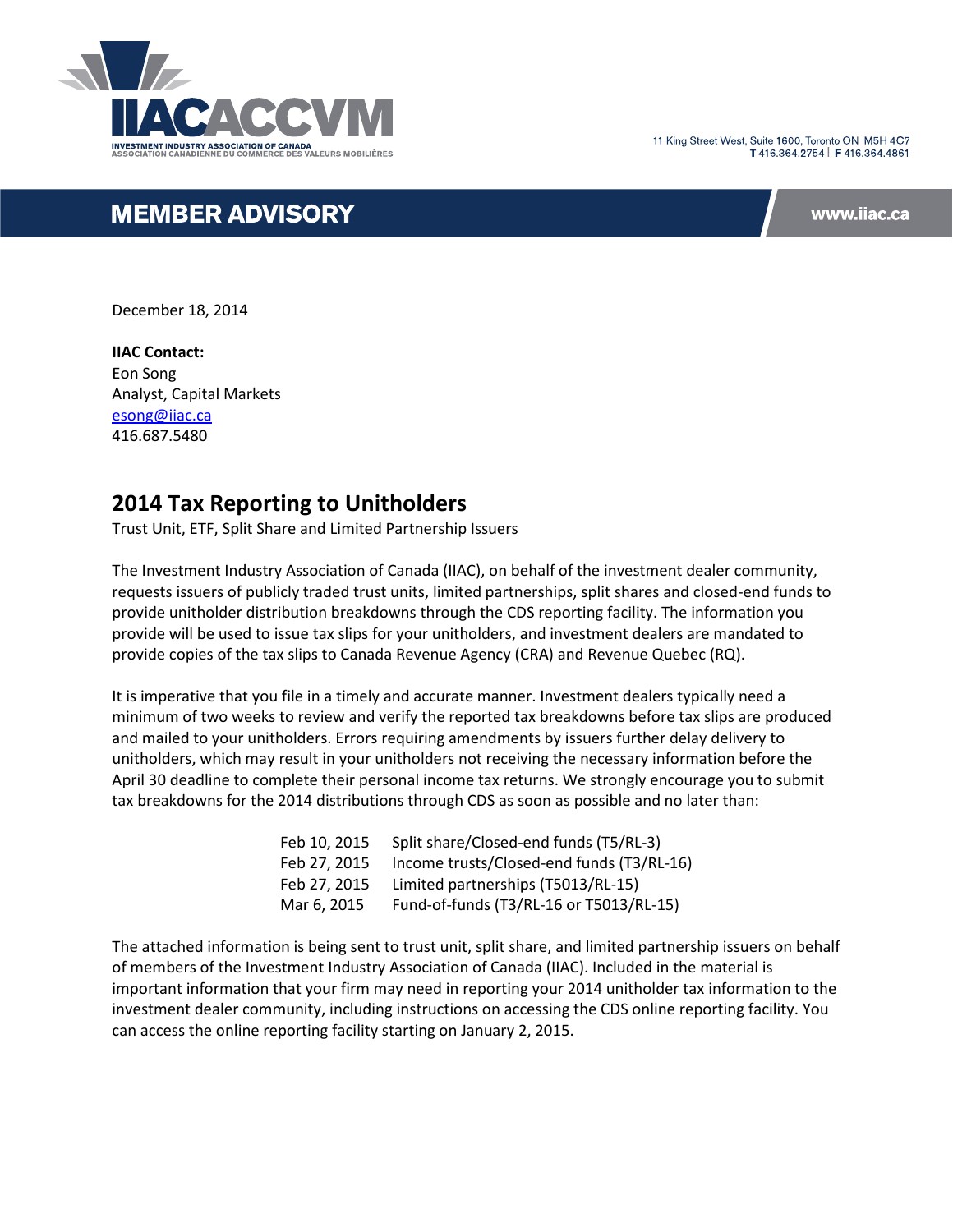# **2014 Tax Reporting to Unitholders**

**Trust Unit, Split Share and Limited Partnership Issuers**



The Investment Industry Association of Canada (IIAC), on behalf of the investment dealer community, requests issuers of publicly traded trust units, limited partnerships, split shares and closed-end funds to provide unitholder distribution breakdowns through the CDS reporting facility. The information you provide will be used to issue tax slips for your unitholders, and investment dealers are mandated to provide copies of the tax slips to Canada Revenue Agency (CRA) and Revenue Quebec (RQ).

#### **Legislative Requirements** [\(www.fin.gc.ca/n07/07-058-eng.asp](http://www.fin.gc.ca/n07/07-058-eng.asp))

Legislation requires that the distributions and allocations of capital and income for publicly traded income trust units (T3/ Quebec RL-16) and limited partnership units (T5013/Quebec RL-15) must be filed within 60 days after calendar year-end (or the fiscal period) online via the CDS reporting facility at http://services.cds.ca/t3. Unit issuers structured as fund-of-funds have 67 days after calendar year-end or period-end to file.

For timely delivery of 2014 T5 slips, split share issuers and closed-end funds are asked to upload their factor information by February 10, 2015.

To help you avoid unnecessary calls from investment dealers and unitholders, IIAC members operate an online reporting system in partnership with CDS – Canada's securities depository. Completing the forms available on the CDS reporting facility and filing them centrally on this site help disseminate tax factor information efficiently throughout the investment dealer community.

IIAC members have prepared this information sheet to help you familiarize with the CDS reporting facility. Detailed information on how to access the CDS site, upload instructions (p.2), FAQs (p.3-4), and tips for limited partnerships (p.4) are included.

- If your organization made no distributions, we request that you submit a spreadsheet with explanation to that effect in the Notes section of the spreadsheet.
- In case of a mid-year CUSIP change, please upload two separate spreadsheets with distributions under each CUSIP.

It is imperative that you file in a timely and accurate manner. Investment dealers typically need a minimum of two weeks to review and verify the reported tax breakdowns before tax slips are produced and mailed to your unitholders. Errors requiring amendments by issuers further delay delivery to unitholders, which may result in your unitholders not receiving the necessary information before the April 30 deadline to complete their personal income tax returns. We strongly encourage you to submit tax breakdowns for the 2014 distributions through CDS as soon as possible and no later than:

| Feb 10, 2015 | Split share/Closed-end funds (T5/RL-3)    |
|--------------|-------------------------------------------|
| Feb 27.2015  | Income trusts/Closed-end funds (T3/RL-16) |
| Feb 27.2015  | Limited partnerships (T5013/RL-15)        |
| Mar 6, 2015  | Fund-of-funds (T3/RL-16 or T5013/RL-15)   |

Please note that dealers may contact you to seek clarification on any information posted through CDS. Should you have any questions, please do not hesitate to use the contacts identified below. We look forward to your continued assistance and support for another successful tax reporting season.

For technical difficulties with website access, form download or upload facility, support is available 8:30 am  $-$  5 pm ET, Monday to Friday.

**CDS support: (416) 365-8655** / [cdsinnovations@cds.ca](mailto:cdsinnovations@cds.ca).

For all other inquiries, please email **[tax@iiac.ca](mailto:tax@iiac.ca)** or contact Eon Song at (416) 687-5480 / [esong@iiac.ca.](mailto:esong@iiac.ca)

Neither IIAC nor CDS can advise you on how to complete tax forms. Please consult CRA or RQ information guides and your tax advisor for assistance on completing the spreadsheets, if required.

*This guide is for informational purposes only and is not meant to be a source of tax advice. Issuers should consult with their tax advisor when completing their relevant spreadsheets and should not rely solely on the information within this guide.*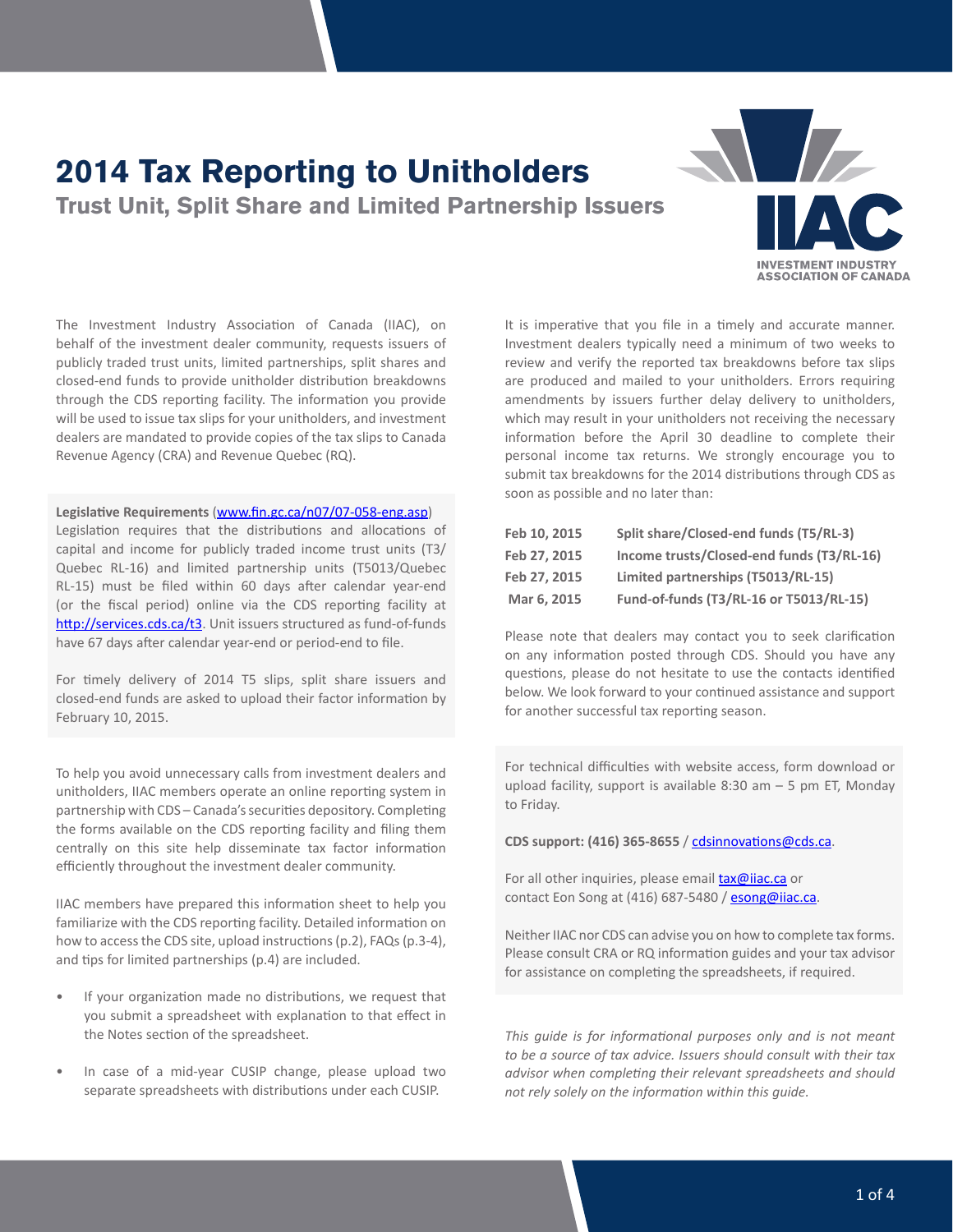# **Upload Instructions**



2. Download the relevant spreadsheet templates:

| Income trusts        | T3/RL-16                |
|----------------------|-------------------------|
| Fund-of-funds        | T3/RL-16 or T5013/RL-15 |
| Split share          | $T5/RL-3$               |
| Closed-end funds     | T5/RL-3 or T3/RL-16     |
| Limited partnerships | T5013/RL-15             |

- 3. Review each form's input instructions to ensure that you are comfortable with the process. Additional information can be found by hovering your mouse over any field showing a red triangle in the top right corner of the Excel cell.
- 4. Begin inputting your information onto the forms. Please take the time to complete all appropriate fields. For example, tax ID and tax shelter numbers are extremely important to your unitholders.
	- To avoid CRA and RQ penalties, please input and upload only complete and management-approved data onto the CDS reporting facility. Failure to do so may cause inaccurate tax slips to be mailed to your unitholders.
	- Blue-shaded cells are mandatory fields and must be completed in order to be processed.
	- Do not skip columns. Columns need to be filled out sequentially. For instance, four quarterly distributions must be filled in Distribution 1 through Distribution 4.
- Copy and paste is not permitted. Please do not tamper with the built-in macro. Doing so will result in validation failure, and you will be asked to re-submit.
- TIN# is required by CRA for all T3 filings. If this is your first year of filing, you must obtain your TIN# first by filing "T3 Application for Trust Account Number" (T3APP): [www.cra-arc.gc.ca/E/pbg/tf/t3app/README.html](http://www.cra-arc.gc.ca/E/pbg/tf/t3app/README.html). Issuers not using their correct TIN# may be assigned multiple TIN#s by CRA or risk CRA rejecting your filing. If you do not know your TIN#, please call CRA's Trust enquiries line at 1-800-959-8281.
- Issuers filing RL forms must obtain and provide their Quebec tax ID. Failure to do so will result in RQ rejecting your submission.
- 5. Check all input data carefully and obtain any necessary internal sign-offs that each form's content is complete and accurate. Incomplete files will be rejected during the upload process.
- 6. To upload, repeat step 1 and follow the on-screen instructions.
- 7. Once your file has been uploaded, you will receive an email from CDS with a Confirmation#. Please retain this for your records.
	- This Confirmation# does not guarantee that your file has been successfully processed. You will receive a separate email from **[SystemAgent@cds.ca](mailto:SystemAgent@cds.ca)** notifying you of the processing outcome within 48 hours.

### **Amendment Instructions**

Issuers are strongly urged to report only correct and approved distribution factors. Amended postings can delay your unitholders receiving the necessary tax information and expose them to penalties and other additional costs.

- a. If you must file an amendment, repeat steps 1-5.
- b. Tick the box labeled 'amended posting' on the top of the spreadsheet to indicate amended filing.

SUBSCRIPTION RECEIPTS MAMENDED POSTING

- c. Please specify what changes were made in the Notes section of the spreadsheet. Investment dealers need this information to answer any client questions regarding the amended tax slips.
- d. Repeat step 6.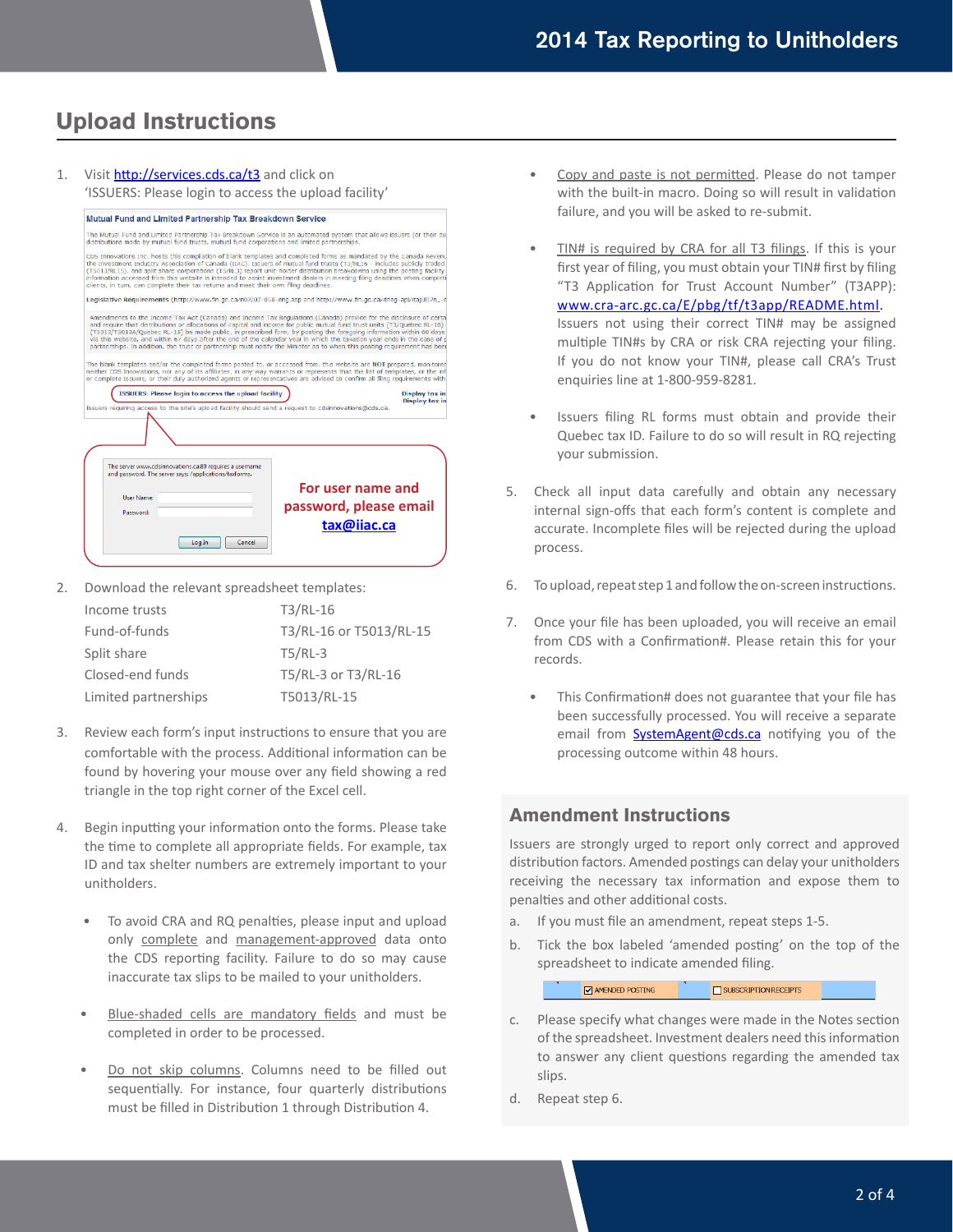# **FAQs**

Who is required to post their unitholder distribution breakdowns on the CDS reporting facility?

[Legislation](http://www.fin.gc.ca/n07/07-058-eng.asp) requires that the distributions and allocations of capital and income for publicly traded trust units and partnership units must be filed online by the issuers of these securities via the CDS reporting facility. Split share issuers are also encouraged to file using the facility. The CDS reporting facility cannot be used for interest on debentures/bonds or dividends on preferred/common shares to shareholders – only for payments to unitholders and split shares.

Why do investment dealers require this information?

Investment dealers require this information in order to prepare and mail out the appropriate tax slip to your unitholders. The sooner this information is received from you, the sooner the investment dealers can prepare tax slips for your unitholders.

Who should I contact if I need assistance in completing the financial data on the spreadsheets?

The spreadsheets have been developed to coincide with the information requested on the corresponding CRA or RQ information slips. Useful information on completing the forms can be obtained on their website or by contacting them directly. You may consult your firm's professional tax advisor in obtaining the information required to complete the spreadsheets. Neither the IIAC nor CDS can advise you on how to complete tax forms. Please contact us only when you experience technical difficulties or have general questions about the tax reporting.

What kind of information can I input on the 'Notes' section of the spreadsheet?

The 'Notes' section provides an opportunity for you to relay useful information to the investment dealers. Items such as the details of corporate actions with tax consequences should be explained fully in this section.

What do I do if we did not have any distributions?

If there were no distributions, issuers are asked to submit a blank spreadsheet confirming no distributions in the Notes section of the spreadsheet.

Can I post an amendment to last year's posting?

Please contact CRA or RQ to determine the impact of any amendments on unitholders. Investment dealers give priority to processing the current tax year forms.

What should I do if there was an error in my uploaded spreadsheet?

You can file an amendment. See 'Amendment Instructions' on p.2 of this document. Please provide a detailed explanation of what changes were made in the Notes section of the spreadsheet. Please note that once a spreadsheet is posted on the facility, it cannot be taken down as it may have been used for reporting and may need to be referred to by the CRA, RQ or reporting firm.

I can't save the spreadsheet.

Your security settings in Excel may be set too high for macros on the spreadsheet to run. To complete the spreadsheet correctly, you can try adjusting your security setting:

- 1. On the "Developer tab", in the "Code" group, click "Macro Security".
- 2. In the "Macro Settings" category, under "Macro" Settings, click "Enable all macros".

For more information on how to change macro security settings, please visit <http://office.microsoft.com/support>.

What should I do if there was a CUSIP change?

Please prepare separate spreadsheets for distributions under each CUSIP and provide details of the CUSIP change in the Notes section of the spreadsheet.

We had a U.S.-source income. Where can I find information on how to complete the U.S. 1099 and Taxable Canadian Property (TCP) questions on the T3 (RL-16) form?

The first box re 'U.S. 1099-Div Tax Allocation Available' asks you to answer Yes or No to determine if you posted any bulletin or a press release on a website to make this information publicly available to non-resident unitholders. If you did not or it is not applicable, select no. The two questions regarding TCP apply to issuers who sold Taxable Canadian Property (TCP) during the year. Please refer to the CRA link below or their NR4 guide for additional clarification:

[www.cra-arc.gc.ca/tx/nnrsdnts/cmmn/mtl/menu-eng.html.](http://www.cra-arc.gc.ca/tx/nnrsdnts/cmmn/mtl/menu-eng.html)

Can I copy and paste data from a different source to the spreadsheet?

No. Copying and pasting data is not permitted. Please do not tamper with built-in macros in the spreadsheets as this may cause validation failure and require you to redo your submission.